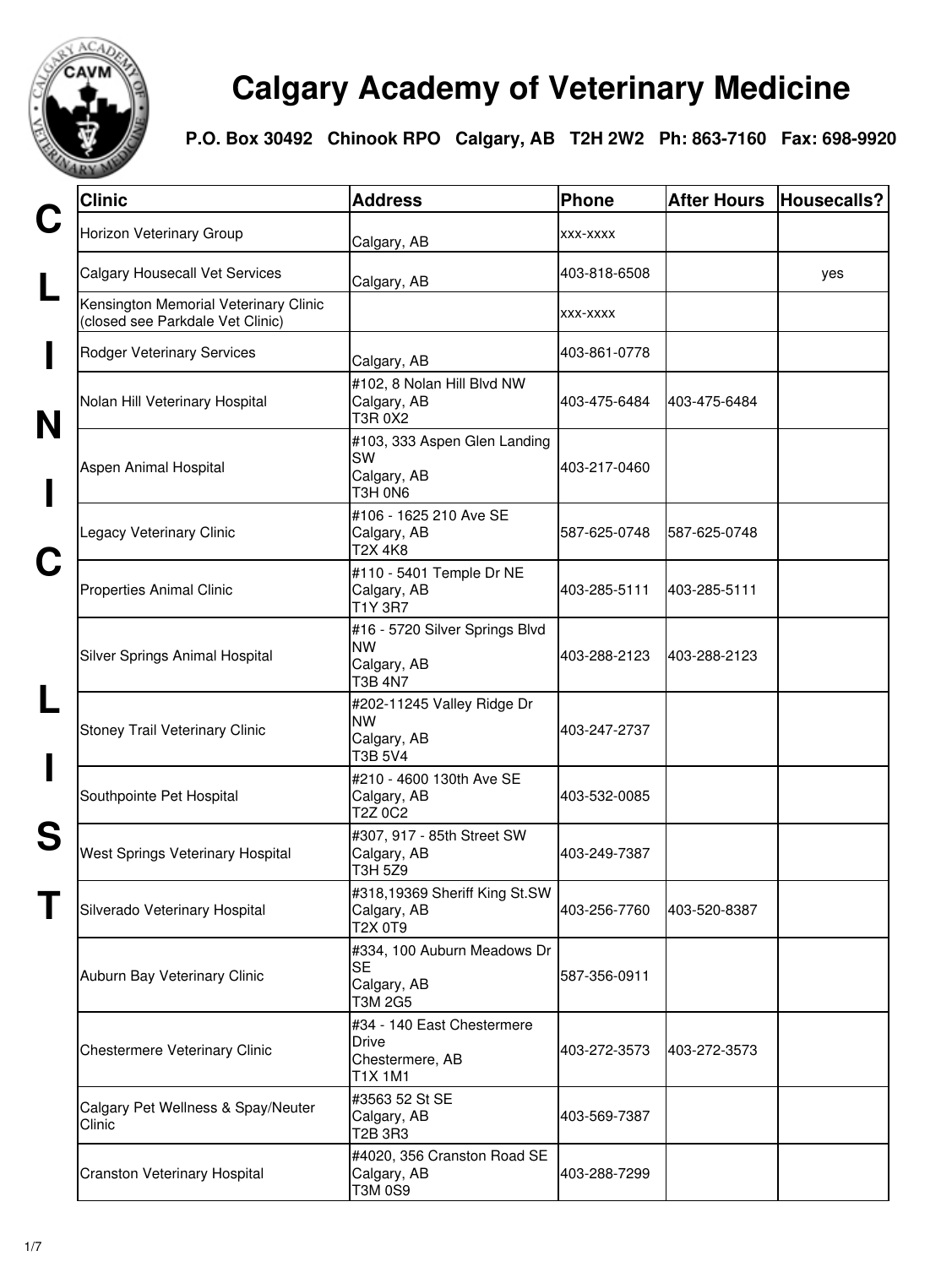| Glamorgan Animal Clinic                           | #440, 5255 Richmond Road<br>SW<br>Calgary, AB<br><b>T3E 7C4</b>  | 403-246-1774 | 403-246-1774    |
|---------------------------------------------------|------------------------------------------------------------------|--------------|-----------------|
| Foothills Animal Hospital                         | #6 - 34 Southridge Drive<br>Okotoks, AB<br><b>T1S 2G5</b>        | 403-938-3791 |                 |
| Cochrane Veterinary Care Clinic                   | #7 - 57 West Aarsby Road<br>Cochrane, AB<br><b>T4C 1M1</b>       | 403-932-4138 |                 |
| Midlake Veterinary Clinic                         | #702 - 22 Midlake Blvd SE<br>Calgary, AB<br>T2X 2X7              | 403-256-0079 | 403-256-0079    |
| Monterey Veterinary Clinic Ltd.                   | #917, 2220 - 68th Street NE<br>Calgary, AB<br>T1Y 6Y7            | 403-293-8900 | 403-293-8777    |
| Canine Aqua Fitness & Vet Rehab Center Okotoks AB | #98 Elizabeth St<br><b>T1S 1A7</b>                               | 587-364 3211 |                 |
| <b>Resolution Veterinary Ultrasound</b>           | *Mobile Service For Vet Clinics<br>Only*<br>*Not for public*     | 403 975-3573 |                 |
| Animal Care Centre - Okotoks                      | 101, 144 Crescent Rd W<br>Okotoks, AB<br><b>T1S1K2</b>           | 403-938-0350 |                 |
| <b>Airdrie Animal Clinic</b>                      | 101-117 East Lake Cres NE<br>Airdrie, AB<br>T4A 2H6              | 403-948-3619 |                 |
| Canyon Meadows Veterinary Clinic                  | 1057 Canyon Meadows Dr SW<br>Calgary, AB<br>T2W 5V3              | 403-251-6926 | C.A.R.E. Centre |
| Tuscany Veterinary Hospital & Boutique            | 1058 - 11300 Tuscany Blvd<br><b>NW</b><br>Calgary, AB<br>T3L 2V7 | 403-547-8387 |                 |
| Royal Veterinary Hospital                         | 108 - 500 Royal Oak Drive NW<br>Calgary, AB<br><b>T3G 0E8</b>    | 403-452-9444 |                 |
| Falconridge Animal Hospital                       | 1091 Falconridge Dr. NE<br>Calgary, AB<br>T3J 3H4                | 403-590-9111 |                 |
| Calgary Animal Eye Care                           | 11 Royal Vista Dr NW, Unit<br>2150<br>Calgary, AB                | XXX-XXXX     |                 |
| Highview Animal Clinic Ltd.                       | 1104 - 18th Street SE<br>High River, AB<br>T1V 2A6               | 403-652-1300 | 403-652-1300    |
| Airdrie Animal Health Centre                      | 1105 35 Mackenzie Way SW<br>Airdrie, AB<br>T4B 0V7               | 403-948-2733 | 403-948-2733    |
| Pincher Creek Veterinary Clinic                   | 1124 Waterton Ave<br>Pincher Creek, AB<br>T0K 1W0                | 403-627-3900 | 403-627-3900    |
| Valley Veterinary Clinic (Drumheller)             | 1141 South Railway Ave<br>Drumheller, AB<br><b>T0J 0Y0</b>       | 403-823-5400 | 403-823-5400    |
| Copperfield Veterinary Hospital                   | 115, 15566 McIvor Blvd SE<br>Calgary, AB<br>T2Z 4Y2              | 403-532-9192 |                 |
| <b>Arrowhead Veterinary Centre</b>                | 118-2nd Ave W<br>Cochrane, AB<br>T4C 2E7                         | 403-932-2370 | 403-932-2370    |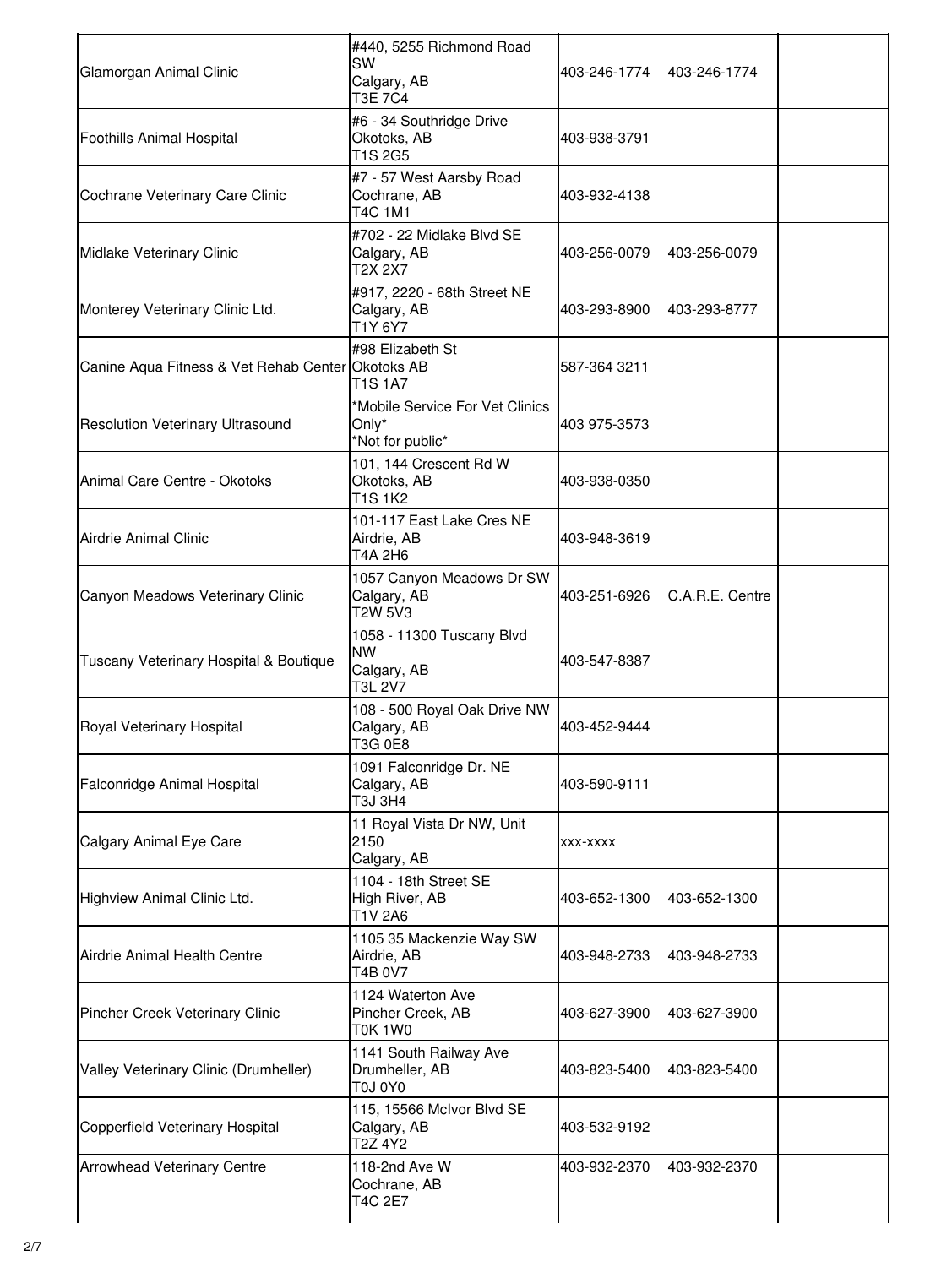| <b>Bow Bottom Veterinary Hospital</b>                        | 1186 -137 Ave SE<br>Calgary, AB<br>T2J 6T6                          | 403-278-1984 |              |  |
|--------------------------------------------------------------|---------------------------------------------------------------------|--------------|--------------|--|
| Valley Veterinary Clinic (Trochu)                            | 125 - 1st Ave North<br>Trochu, AB<br><b>TOM 2C0</b>                 | 403-442-3048 |              |  |
| Castleridge Veterinary Clinic                                | 126 - 55 Castleridge Blvd NE<br>Calgary, AB<br>T3J 3J8              | 403-280-1585 | 403-280-1585 |  |
| Scenic Acres Veterinary Clinic                               | 126-8060 Silver Springs Blvd<br><b>NW</b><br>Calgary, AB<br>T3B 5K1 | 403-286-6557 |              |  |
| Happy Paws Veterinary Clinic                                 | 1301 8th Street SW<br>Airdrie, AB<br>T4B 3Y2                        | 403-299-0336 |              |  |
| Peak Veterinary Hospital                                     | 1340 Veterans St<br>Pincher Creek, Alberta<br>T0K 1W0               | 403-904-1100 |              |  |
| Douglas Square Pet Clinic                                    | 136 - 11520 24th St SE<br>Calgary, AB<br>T2Z 3E9                    | 403-203-0775 | 403-203-0775 |  |
| Southwood Veterinary Hospital                                | 140-10233 Elbow Dr SW<br>Calgary, AB<br>T2W 1E8                     | 403-281-2060 |              |  |
| Park Pet Hospital                                            | 142 Columbia Blvd. W<br>Lethbridge, AB<br>T1K 4J4                   | 403-328-0028 |              |  |
| Shawnessy South Animal Hospital                              | 144, 70 Shawville Blvd SW<br>Calgary, AB<br>T2Y 2Z3                 | 403-254-5900 |              |  |
| Mahogany Veterinary Clinic                                   | 1440 7 Mahogany Plaza SE<br>Calgary, AB<br>T3M 2P8                  | 587-354-0770 |              |  |
| <b>Braeside Veterinary Clinic</b>                            | 15, 11440 Braeside Dr SW<br>Calgary, AB<br><b>T2W 3N4</b>           | 403-281-1283 |              |  |
| Fish Creek 24 Hr Pet Hospital &<br><b>Emergency Services</b> | 15311 Bannister Road SE<br>Calgary, AB<br>T2X 1Z3                   | 403-873-1700 | 403-873-1700 |  |
| Paramount 24 Hour Animal Hospital                            | 156, 4625 Varsity Drive NW<br>Calgary, Alberta<br>T3A 0Z9           | 403-300-9111 |              |  |
| <b>Westmount Animal Clinic</b>                               | 1609A Kensington Rd NW<br>Calgary, AB<br>T2N 3R2                    | 403-283-3354 |              |  |
| Nagel & Co. Veterinary Services                              | 1626 Railway Street<br>Crossfield, AB<br>T0M 0S0                    | 403-946-4567 | 403-946-4567 |  |
| Royal Oak Animal Hospital                                    | 180, 8888 Country Hills Blvd<br>NW<br>Calgary, AB<br>T3G 5T4        | 403-208-0847 | 403-277-0135 |  |
| Western Veterinary Specialist &<br><b>Emergency Centre</b>   | 1802 10th Avenue SW<br>Calgary, AB<br>T3C 0J8                       | 403-770-1340 |              |  |
| Marlborough Animal Hospital                                  | 186, 1440 52 Street NE<br>Calgary, AB<br>T2A 4T8                    | 403-273-4664 |              |  |
| Sevick Veterinary Services Ltd.                              | 2-219 3rd Ave, Box 2146<br>Strathmore, AB<br>T1P 1K1                | 403-934-5501 | 403-934-5501 |  |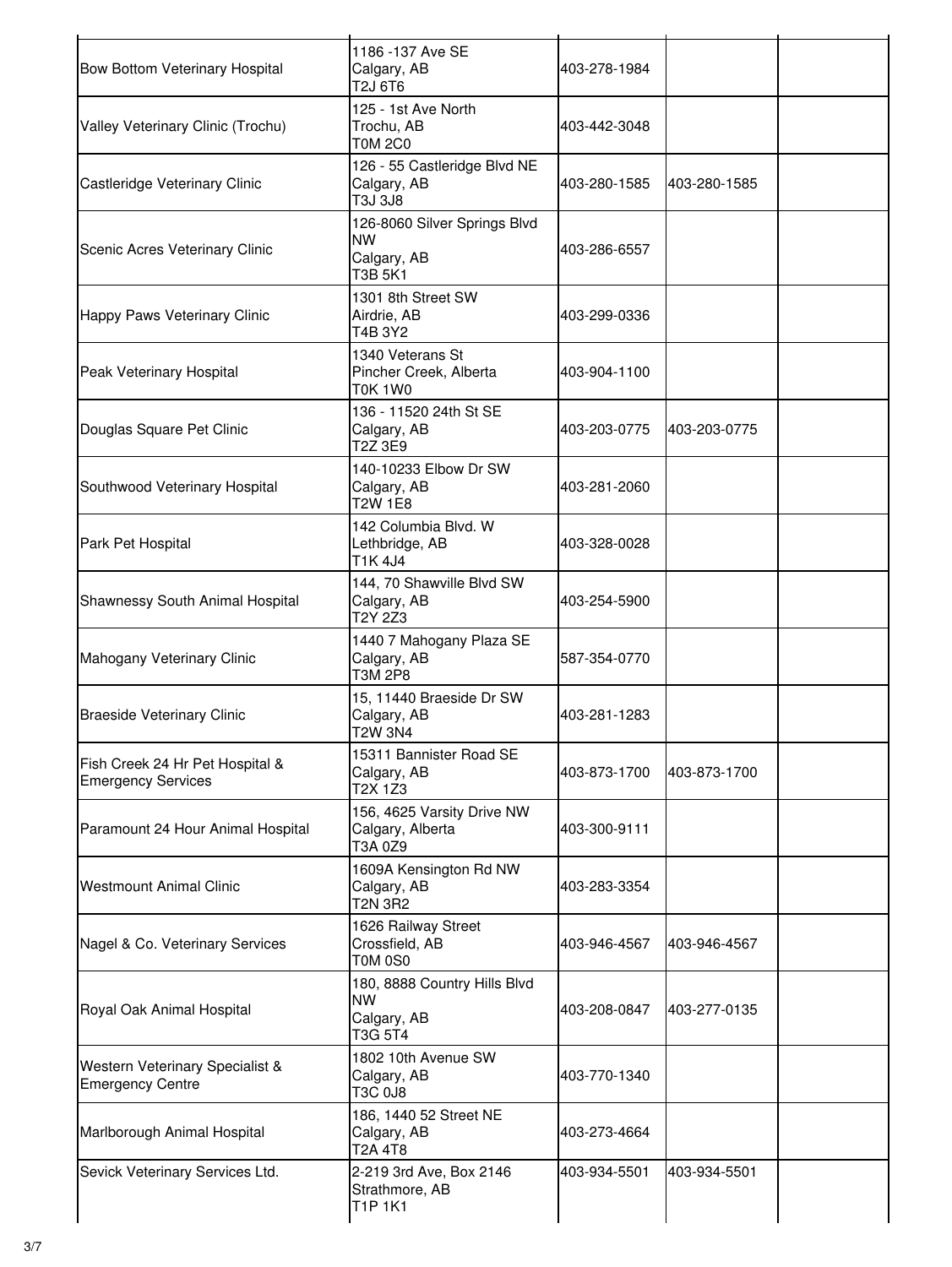| Forest Lawn Animal Hospital                                    | 2002 36th Street SE<br>Calgary, AB<br><b>T2B 0X8</b>                    | 403-272-0115 | 403-520-8387 |     |
|----------------------------------------------------------------|-------------------------------------------------------------------------|--------------|--------------|-----|
| Bow Valley Veterinary Housecalls                               | 201-100C Dyrgas Lane<br>Canmore, Alberta<br><b>T1W 0K8</b>              | 403-678-1362 |              | yes |
| Woodlands Veterinary Hospital & Animal<br><b>Dental Centre</b> | 202 - 2525 Woodview Drive<br><b>SW</b><br>Calgary, AB<br><b>T2W 4N4</b> | 403-281-4655 |              |     |
| Healthy Paws Forward Veterinary<br>Hospital                    | 2024, 2060 Symons Valley<br>Parkway NW<br>Calgary, AB<br>T3P 0M9        | 403-475-7297 |              |     |
| <b>Okotoks Veterinary Clinic</b>                               | 203-105 Southbank Blvd<br>Okotoks, AB<br>T1S 0G1                        | 403-995-9700 |              |     |
| Valley Veterinary Clinic (Three Hills)                         | 209 3rd St South<br>Three Hills, Alberta<br><b>T0M 2A0</b>              | 403-443-5600 |              |     |
| Crowfoot Animal Hospital                                       | 211, 150 Crowfoot Cres NW<br>Calgary, AB<br>T3G 3T2                     | 403-241-8944 |              |     |
| Calgary Cat Clinic                                             | 2116 Crowchild Tr NW<br>Calgary, AB<br>T2M 3Y7                          | 403-289-9999 | 403-277-0135 |     |
| Country Hills Animal Hospital                                  | 214, 5149 Country Hills Blvd<br><b>NW</b><br><b>T3A 5K8</b>             | 403-547-3388 | 403-277-0135 |     |
| <b>Catvet At Home</b>                                          | 216 Stewart Green SW, P.O.<br>Box 75146<br>Calgary, AB<br>T3H 3M1       | 403-607-8321 | 403-607-8321 | yes |
| <b>Barlow Trail Animal Hospital</b>                            | 2307 Centre Avenue E<br>Calgary, AB<br>T2A 1X2                          | 587-393-8387 | 403-770-1340 | yes |
| 17th Avenue Animal Hospital                                    | 233 17 Ave SW<br><b>T2S 0A4</b>                                         | 403-228-4165 | 403-520-8387 |     |
| Trinity Hills 24 Hour Pet Hospital                             | 240 Na'a Plaza SW<br>Calgary, Alberta<br>T3H 6A4                        | 403-233-2888 |              |     |
| <b>Bridlewood Veterinary Clinic</b>                            | 26 - 17107 James McKevitt Rd<br>SW<br>Calgary, AB<br>T2Y 3Y4            | 403-201-6427 |              |     |
| Parkdale Veterinary Clinic                                     | 2604 B Kensington Road NW<br>Calgary, AB<br>T2N 3S5                     | 403-283-0305 |              |     |
| Cochrane Lake Small Animal Clinic                              | 271011 Range Road 40<br>Rockyview County, AB<br>T4C 3A2                 | 403-932-8387 |              |     |
| <b>Westhills Veterinary Clinic</b>                             | 276 Stewart Green SW<br>Calgary, AB<br><b>T3H 3C8</b>                   | 403-242-9612 |              |     |
| Sunridge Veterinary Clinic                                     | 3 - 3660 20th Ave NE<br>Calgary, AB<br>T1Y 6E8                          | 403-285-8777 | 403-285-8777 |     |
| <b>Heartland Veterinary Clinic</b>                             | 300 - 2700 Main Street<br>Airdrie, AB<br>T4B 2Y1                        | 403-912-8882 | 403-912-8882 |     |
| Little Creek Veterinary Clinic                                 | 3125 - 150 Millrise Blvd SW<br>Calgary                                  | 403-452-2060 |              |     |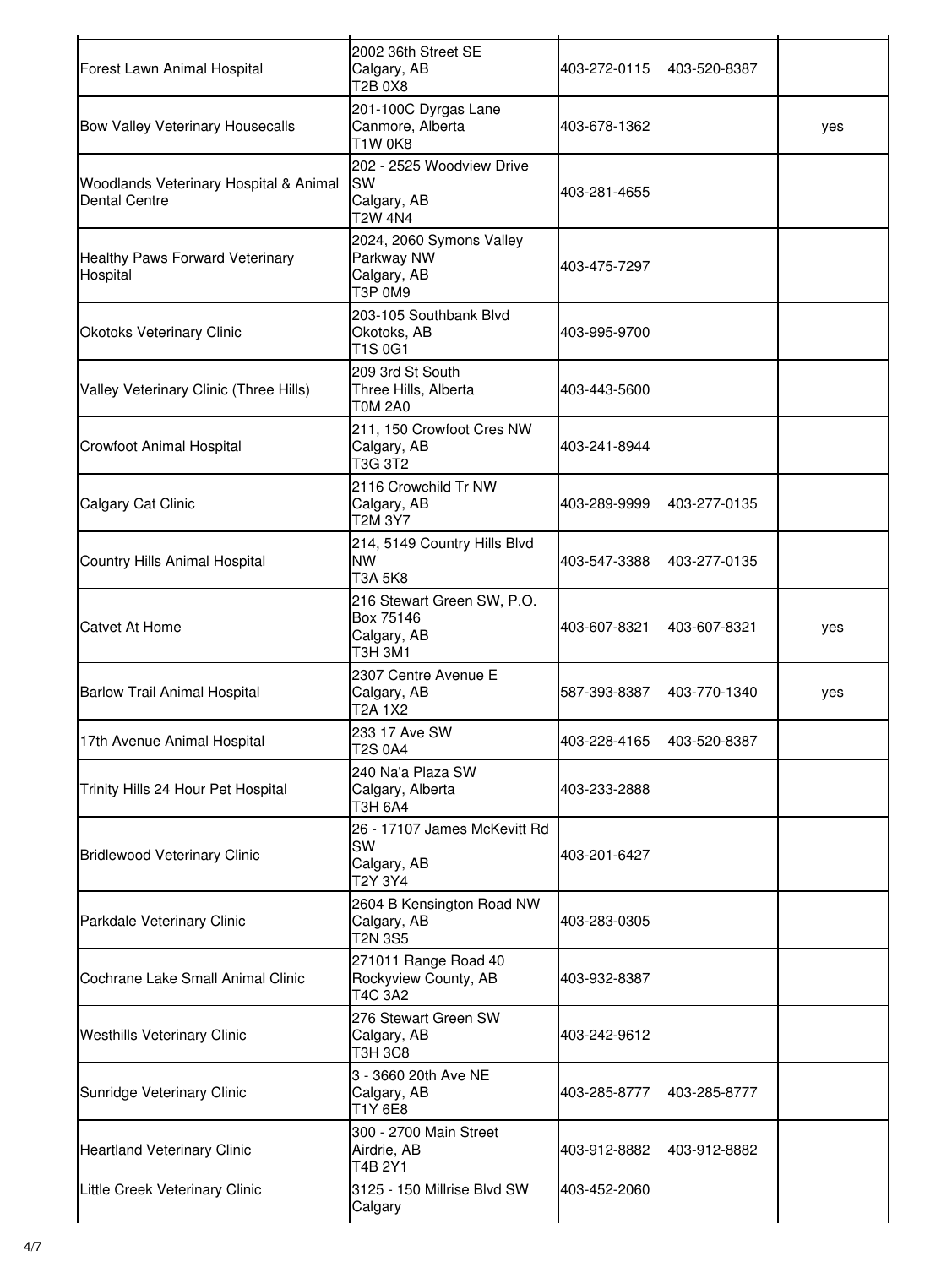|                                                                     | <b>T2Y 5G7</b>                                                |                |              |
|---------------------------------------------------------------------|---------------------------------------------------------------|----------------|--------------|
| Deerfoot South Spay, Neuter & Wellness<br>Clinic                    | 3207 34 Ave SE<br>Calgary, AB<br>T2B 2M6                      | 587-470-1122   |              |
| McKnight 24 Hour Veterinary Hospital                                | 34 - 5010 4th Street NE<br>Calgary, AB<br>T2K 5X8             | 403-457-0911   | 403-457-0911 |
| Canine Companion Clinic                                             | 3409 20th Street SW<br>Calgary, AB<br>T2T 4Z6                 | 403-265-8387   | 403-770-1340 |
| Sundance Animal Hospital                                            | 35 Sunmills Dr SE<br>Calgary, AB<br>T2X 2W6                   | 403-254-9698   | 403-254-9698 |
| Riverbend Animal Hospital                                           | 354, 8338 18 Street SE<br>Calgary, AB<br>T <sub>2</sub> C 4E4 | 403-279-8747   |              |
| Calgary Pet Dermatology Centre                                      | 3815 Manchester Road SE<br>Calgary, Alberta<br>T2G 3Z8        | 403-370-8808   |              |
| <b>Westland Veterinary Hospital</b>                                 | 3871 - 17th Ave SW<br>Calgary, AB<br>T3E 0C3                  | 403-246-2244   |              |
| McKenzie Towne Animal Hospital                                      | 40 High Street SE<br>Calgary, AB<br>T2Z 3T8                   | 403-257-6105   |              |
| Marda Loop Animal Hospital                                          | 4016 16th Street SW<br>Calgary, AB<br><b>T2T 4H4</b>          | 403-243-8873   |              |
| Riverwood Veterinary Clinic                                         | 404 High Country Drive NW<br>High River, Alberta<br>T1V 0J4   | 403-744-5164   | 403-744-5164 |
| Valley Veterinary Clinic (Hannah)                                   | 404A Pioneer Trail<br>Hannah, AB<br><b>T0J 1P0</b>            | 403-854-3463   |              |
| Dalhousie Varsity Animal Hospital                                   | 405, 5005 Dalhousie Road NW<br>Calgary, AB<br>T3A 5R8         | 403-284-2265   |              |
| Signal Hill Animal Clinic                                           | 416 - 1919 Sirocco Dr. SW<br>Calgary, AB<br>T3H 2Y3           | 403-249-3411   | 403-249-3411 |
| Calgary North Animal Hospital & 24 Hour<br><b>Emergency Service</b> | 4204 4th Street NW<br>Calgary, AB<br>T2K 1A2                  | 403-277-0135   |              |
| <b>Strathmore Veterinary Clinic</b>                                 | 43 Spruce Lane<br>Strathmore, AB<br>T1P 1J3                   | 403-934-3311   | 403-934-2129 |
| Dewinton Pet Hospital                                               | 450 Pine Creek Road<br>Heritage Pointe, AB<br>T1S 4J9         | 403-256-7297   | 403-256-7297 |
| <b>Big Rock Animal Clinic</b>                                       | 47 McRae St<br>Okotoks, AB<br>T1S 1A5                         | (403) 938-4171 |              |
| <b>Bowmont Animal Hospital</b>                                      | 5111 Bowness Rd NW<br>Calgary, AB<br>T3B 4M9                  | 403-286-2727   |              |
| Avenida Pet Clinic                                                  | 607, 12445 Lake Fraser Dr SE<br>Calgary, AB<br>T2J 7A4        | 403-271-1121   | 403-271-1121 |
| Cochrane & Area Humane Society                                      | 62 Griffin Industrial Point<br>Cochrane, AB<br>T4C 0A3        | 403-932-2072   |              |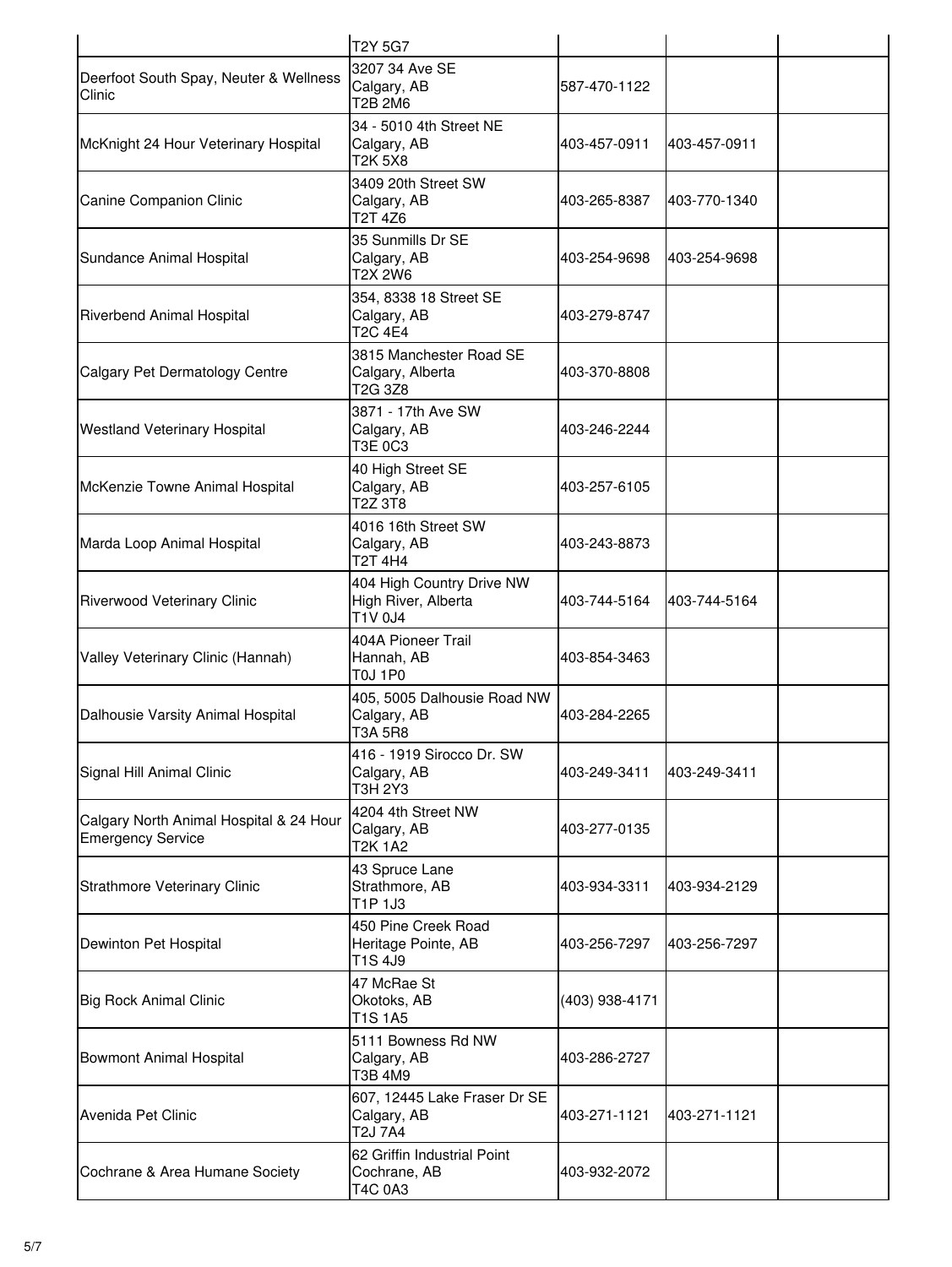| Vets To Go                                           | 635 36 Avenue NE<br>Calgary, AB<br><b>T2E 2L8</b>                   | 888-995-8387 |               | yes |
|------------------------------------------------------|---------------------------------------------------------------------|--------------|---------------|-----|
| Coach Hill Animal Hospital                           | 6424 Old Banff Coach Rd SW<br>Calgary, AB<br>T3H 2H3                | 403-246-8418 | 403-770-1340  |     |
| Springbank Pet Hospital                              | 70 Commercial Court<br>Calgary, AB<br>T3Z 2A5                       | 403-727-9751 |               | yes |
| Sundre Pioneer Veterinary Services                   | 709 Main Ave West<br>Sundre, Alberta<br><b>T0M 1X0</b>              | 403-638-3774 |               |     |
| Harvest Hills Animal Hospital                        | 711, 500 Country Hills Blvd NE<br>Calgary, AB<br><b>T3K 4Y7</b>     | 403-226-5522 | 403-226-5522  |     |
| Calgary Animal Referral & Emergency<br>Centre (CARE) | 7140 12th Street SE<br>Calgary, AB<br>T2H 2Y4                       | 403-520-8387 | open 24 hours |     |
| South Trail Animal Hospital                          | 75, 4307 130th Ave SE<br>Calgary, AB<br>T2Z 3V8                     | 403-257-3393 |               |     |
| Cambrian Animal Hospital                             | 765 Northmount Drive NW<br>Calgary, AB<br>T2L 0A1                   | 403-457-3911 |               |     |
| Brittania Kingsland Veterinary Clinic                | 7738 Elbow Dr SW<br>Calgary, AB<br>T2V 1K2                          | 403-253-7044 | 403-253-7044  |     |
| Acadia Drive Animal Clinic                           | 816 Willow Park Dr SE<br>Calgary, AB<br>T2J 5S1                     | 403-278-3168 | 403-278-3168  |     |
| Animal Clinic-Downtown                               | 820 10th Street SW<br>Calgary, AB<br>T2P 2X1                        | 403-262-3237 |               |     |
| MacLeod Trail Animal Hospital                        | 8910 MacLeod Tr S<br>Calgary, AB<br>T2H 0M4                         | 403-255-1168 |               |     |
| Calgary West Animal Hospital                         | 921 37th Street SW<br>Calgary, AB<br>T3C 1S4                        | 403-246-8386 |               |     |
| <b>Willow Park Animal Clinic</b>                     | 9945 Fairmont Dr SE<br>Calgary, AB<br>T2J 0S2                       | 403-278-9311 | 403-278-9311  |     |
| Calgary Avian Exotic Pet Clinic                      | Bay 1, 2308 - 24th Street SW<br>Calgary, AB<br>T2T 5H8              | 403-240-3577 | 403-240-3577  |     |
| Killarney Cat Hospital                               | Bay 2 - 3315 26th Ave SW<br>Calgary, AB<br><b>T3E 0N2</b>           | 403-246-1115 | 403-246-1115  |     |
| Chaparral Veterinary Clinic                          | Bay 220, 803 Chaparral Drive<br><b>SE</b><br>Calgary, AB<br>T2X 0E2 | 403-769-1442 |               |     |
| High River Veterinary Clinic                         | Bay 3 938 Centre St South<br>High River, AB<br><b>T1V 1E7</b>       | 403-652-7963 |               |     |
| Cochrane Animal Clinic                               | Bay 3, 124 River Avenue<br>Cochrane, AB<br>T4C 2C7                  | 403-932-5875 | 403-932-5875  |     |
| Cornerstone Square Veterinary Hospital               | Bay 819 - 10 Discovery Ridge<br>Hill SW<br>Calgary, AB<br>T3H 5X2   | 403-242-0045 |               |     |